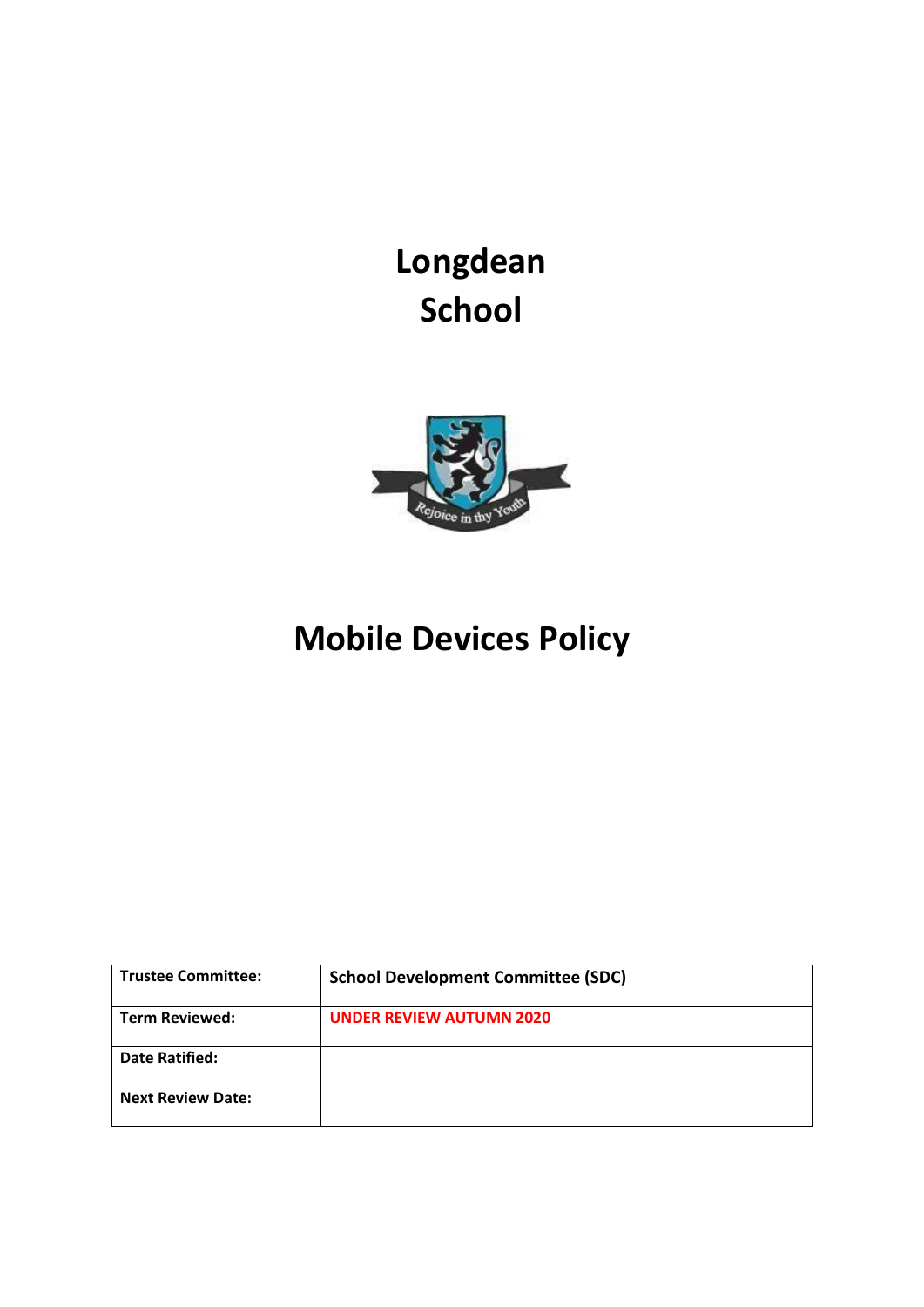## **1. Introduction**

This policy encompasses Digital Technologies including the internet and electronic communications including the use of mobile devices such as phones, laptops, iPods, Kindles, smart watches, tablets, and other wireless technology. This policy was introduced in January 2019 in light of increasing concerns around the time staff were taking to resolve issues around social media. It is so important for students to focus on their education whilst in school and therefore this guidance on mobile devices during the school day removes any ambiguity around this. Exam regulation does not permit any mobile device and adherence to this is critical which the students will also be well prepared for.

The school also has an obligation to ensure students are educated about being safe online and further information on this can be found in the e-Safeguarding Policy.

# **2. Key stage 3 and 4 (Years 7 to 11)**

Phones and other devices including personal laptops, fit bits, smart watches and headphones are not to be seen or heard on site from 08.15 until after 15:30. If headphones are seen then the device they are connected to will also be confiscated. The site refers to all buildings, grounds, pathways and playground areas that form Longdean School.

## **3. Post 16**

Post 16 students can use their devices in the study areas, library and canteen in lesson time. They can use them in lessons under the supervision of a teacher. In break times, use of devices is limited to their study areas only.

## **4. Devices on trips**

Use of devices on trips is to be determined by the trip organiser.

# **5. Staff**

The ban does not extend to staff but our policy reminds them of their obligations around mobile devices.

## **6. Sanctions**

If a device is confiscated the tariff of arrangements below for the return of the item will be established. Any confiscated items will be placed in sealed, labelled envelopes in the school office until they are collected. If headphones are confiscated the device they are connected to will also be removed from the student.

First confiscation – returned to student at the end of the day

Second confiscation – returned to student after 5 school days

Third confiscation – returned to student after 10 school days

Fourth confiscation – returned to parent or legal guardian (not a sibling or other relative) at the end of half term. The phone will be returned in this meeting and there will be a discussion about the sanction for further incidents of misuse.

## **7. Special Consideration**

Parents / guardians can apply to Longdean School for special consideration to not adhere to the policy. Such requests will be looked at on a case by case basis and would normally but not exclusively relate to issues around disability, SEND or medical issues. Any request must be made in writing to the Headteacher. An email request or phone request will not be considered.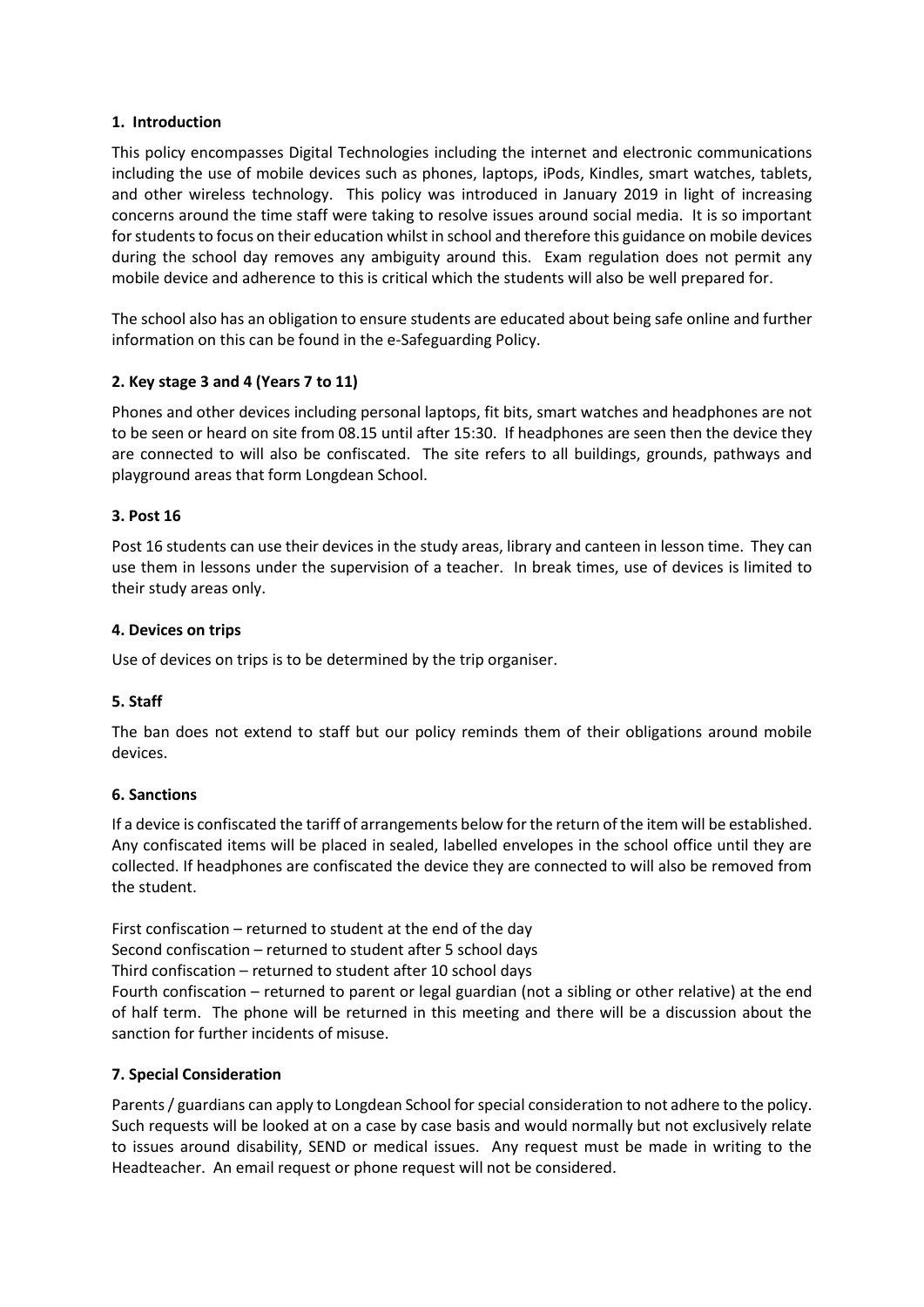## **8. Longdean School 1:1 Device Scheme**

If you have a device through the school's 1:1 device scheme, these can be brought into school for use during lessons if a specific request has been made by the teacher. They should not be seen or used during the school day (08:15 to 15:30) for any other reason. Post 16 should follow their specific guidance.

# **Frequently Asked Questions**

## **Can my child still bring their phone to school?**

Of course! Many of us are parents and we appreciate why you would want your child to have a phone on the way to or from school. They just need to be kept out of sight – for example in bags or lockers – and not used until 15:30.

## **What if I need to contact my child at school?**

In an emergency simply phone the school office on 01442 217277 and the message will be passed to them. In fact, this is actually quicker than trying to contact them directly.

# **What if my child feels that they urgently need to contact me? They might need me to drop something in that they have forgotten.**

Realistically, these occasions occur very rarely, if at all. Our staff are trained and equipped to handle the vast majority of issues that can arise on any school day. However, if they desperately need to contact you before 3:15, they approach their Pastoral Manager or Student Services.

## **I am concerned about my child's phone being confiscated. How can I help them to avoid this?**

The easiest way to avoid any problems is to encourage your child to get into a strict routine of turning their phone off as they approach the school. It should then be placed out of sight.

# **Is the school allowed to confiscate my child's phone?**

Yes, the school is legally allowed to confiscate a phone.

## **My child has left their phone on and needs to turn it off. What should they do?**

Any member of staff can be approached about this. The student should be prompt and honest and ask the member of staff if they can turn their phone off. Speaking to a member of staff first will avoid any potential conflicts.

# **You are supposed to be preparing children for the world of work. Doesn't possession of a phone prepare them for the real world?**

As a society, we are only now becoming aware of the full scope of what young people have been accessing online over the last few years. There is no wider place in the working world for toxic comments, threats, access to explicit material and inappropriate filming. We have been moved to a position where we feel that our students have to be protected from these issues, as have many other secondary schools across the UK. Our existing ICT resources give us all of the real-world applications